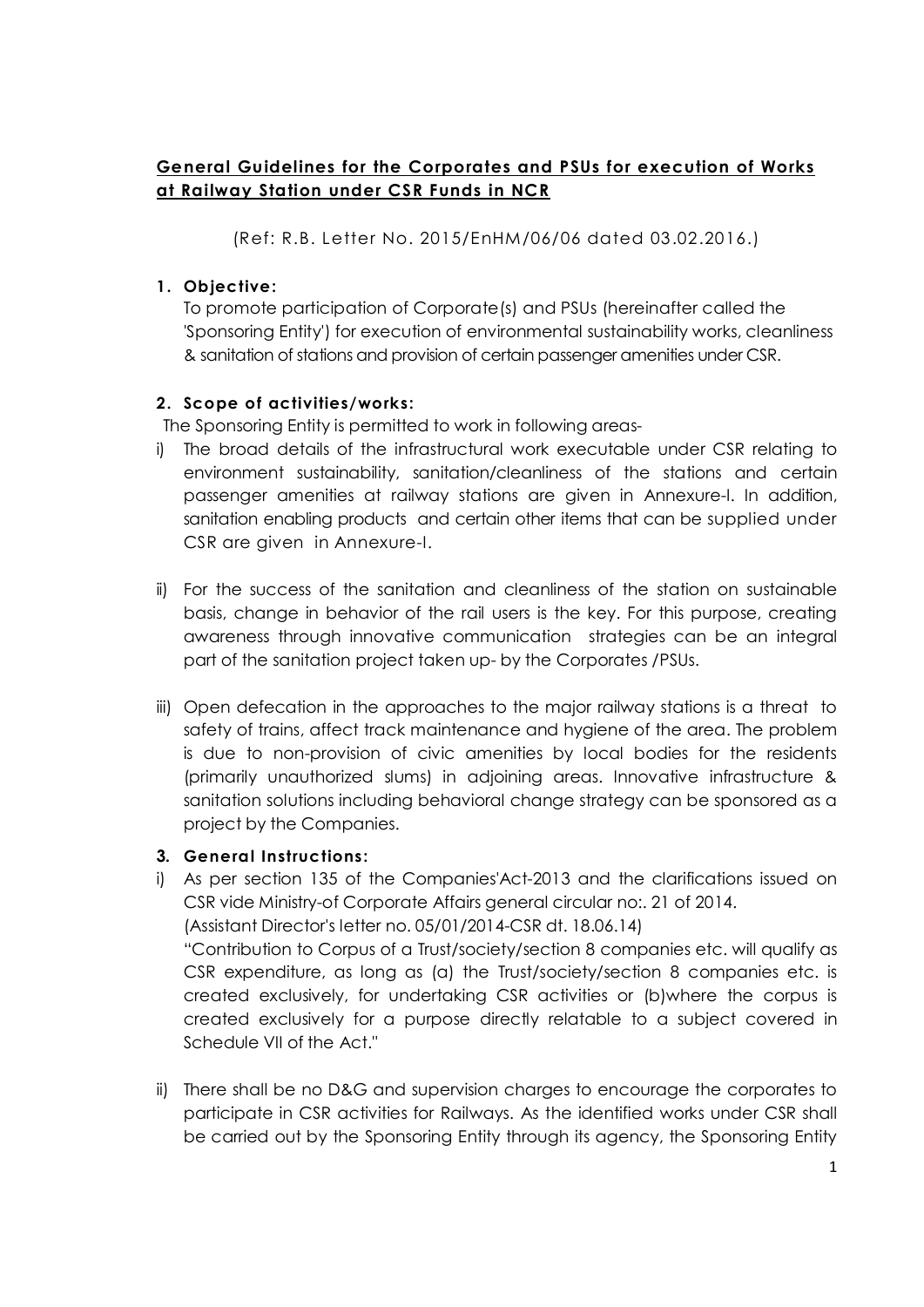shall indemnify railway against any loss/damage caused to passengers/railway property during execution of work. In addition, Railway may take suitable safeguards to prevent/check the eventuality of leaving the work midway by the Sponsoring Entity.

- iii) A separate web page for CSR works should be created in the Zonal Railway website. Railway shall identify the possible works (based on the list detailed in Annexure-l) at different stations which are executable under CSR along with the approximate cost and host the data on the website, with a periodical revision. The web page with status should indicate station wise details of works being executed/completed under CSR and its data should be updated periodically. This work shall be coordinated/managed by EnHM wing on Zonal Railway/Division. Where EnHM wing is not yet in place, GM may nominate a nodal department for the purpose. This wing/department shall also be responsible for prioritization of works to be undertaken under CSR within Railway/Division.
- iv) In case of passenger amenity works, Railway shall make master plan of the station showing the existing and proposed amenities including the one to be done in future and such master plan should be approved by GM for A1 and A category stations and by DRM for other stations.
- v) Investment by the Sponsoring Entity upto Rs. 2 Cr. per case can be with the approval of DRM and beyond Rs. 2 Cr. with the approval of GM.
- vi) It should be endeavoured to complete such work(s) within two years from the date of approval by the Sponsoring Entity. Progress of work shall be reviewed periodically by railway and the Sponsoring Entity jointly.
- vii) The concerned executive department shall be responsible for finalisation of plans/estimates etc., coordination for execution and supervision. The department having major components of overall works shall coordinate with the Sponsoring Entity.
- viii)The department in-charge of cleanliness & sanitation of the station shall coordinate and be responsible where cleanliness of station premises is sponsored.
- ix) An MoU may be signed between Railway administration (DRM or any officer of JAG/SG of the coordinating department, to whom powers may be delegated) and the Sponsoring Entity. This MoU should be approved personally by DRM.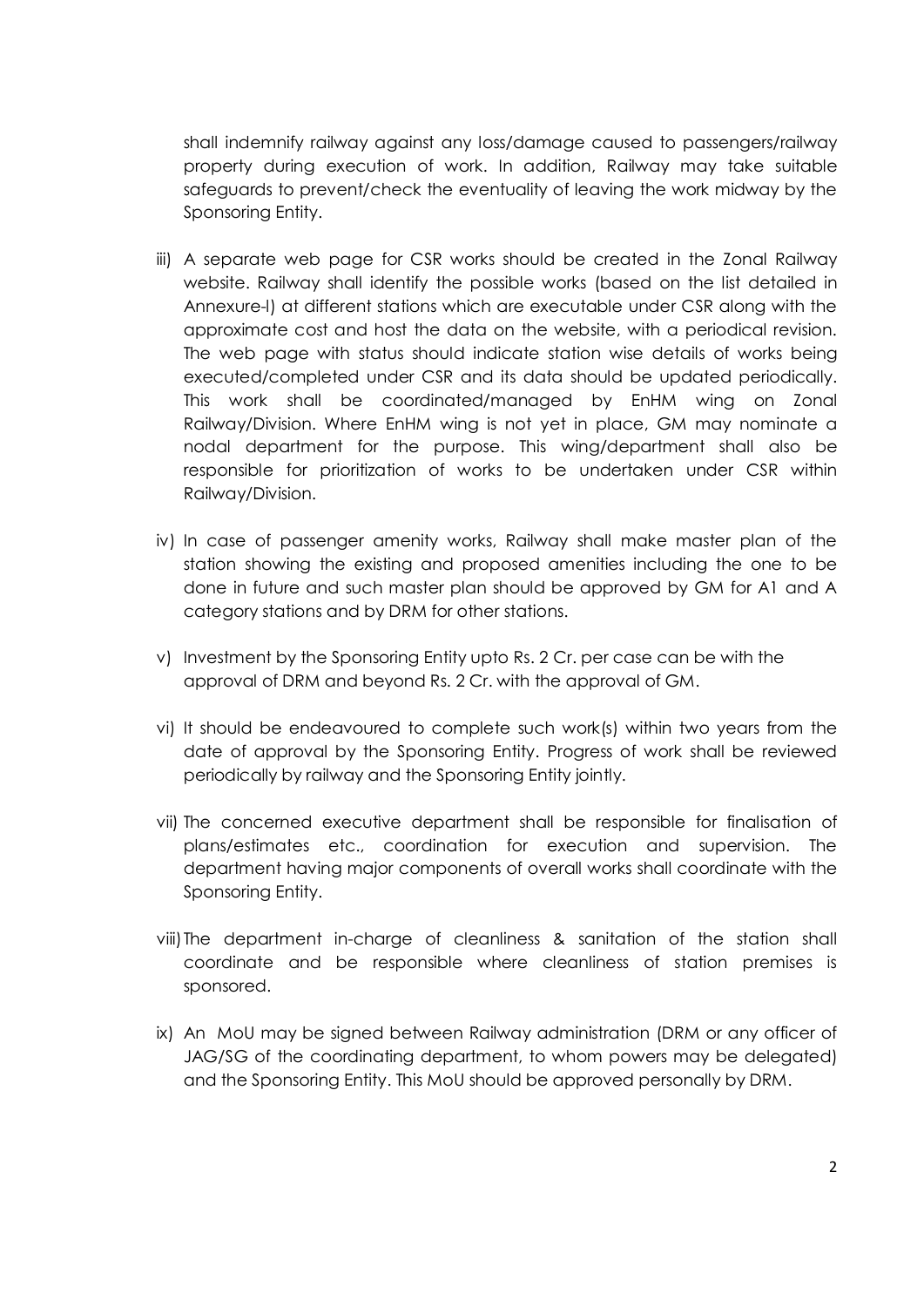- x) There should be no duplicity of expenditure. Proper accountal of the sponsored works shall be maintained by the railway.
- xi) Technical documents for certain items e.g. RO Plant, Water Coolers, Solar Lights etc., which are supplied/installed as a part of sponsored items should be given by the sponsoring Entity to Railways (wherever such items, as per standard specification are supplied by the sponsoser ).
- xii) The Sponsoring Entity shall have no right on assets so created and such assets shall be the property of the Railways and should be taken into the relevant books/records of assets maintained by the concerned departments.
- xiii) Where the Sponsoring Entity comes forward to carryout maintenance of the assets provided by them, then the same can be permitted. However, in case the Sponsoring Entity is not willing to maintain them, maintenance of the assets will be done by Railway at its cost.
- xiv)Water and electricity required, as per norm, for provision/installation and O&M of amenities/facilities shall be supplied free of cost by Railway.
- xv) Wherever the operation & maintenance, cleanliness etc is part of the scope of work for which Sponsoring Party is required to depute his men/staff then they will be issued appropriate authority with photograph by Station Manager/SS/Authorised Railway Supervisor. Such men/staff should be in proper uniform of the prescribed color and type displaying the name badge and should invariably have the authority issued by Station Manger/SS/Authorised Railway Supervisor, in his possession. Such uniforms can have a logo of the Sponsoring Entity.
- xvi)Replacement of asset provided through the Sponsoring Entity shall be done like any other railway asset as per norms.
- xvii)The Sponsoring Entity shall not have any right for commercial exploitation of asset being provided in railway premises.
- xviii)No space/facility for advertising/publicity shall be given to the Sponsoring Entity in lieu of the assets provided.
- xix)Where the cost of infrastructure/work amenities is Rs. 50 lakh or above, Railway may allow putting up a plaque or a board acknowledging contribution of the Sponsor by way of logo, company's name etc. The plaque/board shall be of a reasonable size as approved by DRM and should be located at a place which do not mar the aesthetics of the station and should not interfere with operational activities. Notwithstanding this, the facility provided by the corporates under CSR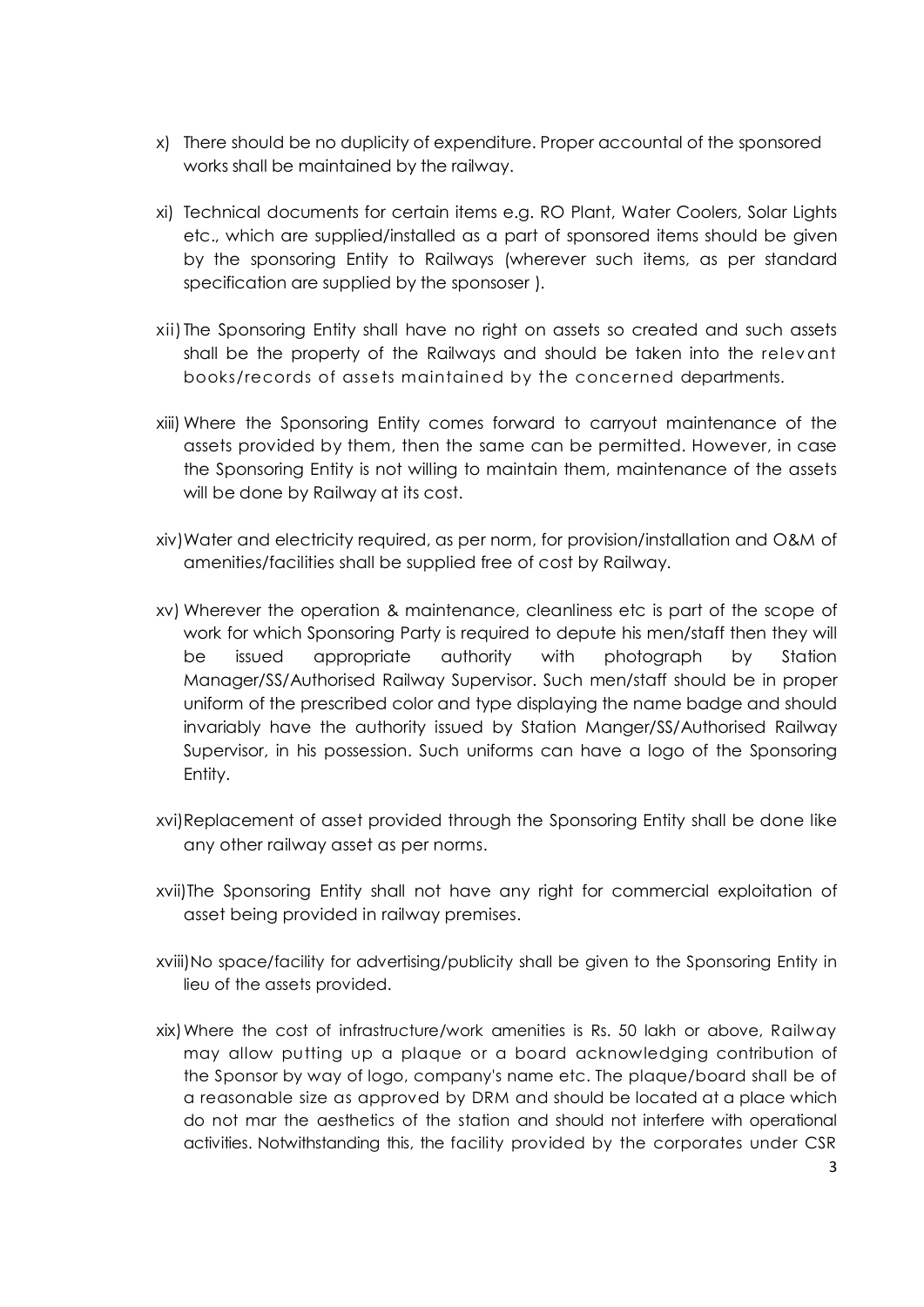can have small display mentioning the name of the Sponsoring Entity. Decision of the DRM shall be final in this regard.

- xx) An appropriate database of the facilities created through the above initiative should be maintained by Railway including the details of the Sponsoring Entity. This data shall be uploaded on the railway website also.
- xxi)Railways should carryout appropriate publicity and use innovative methods for encouraging the corporates & PSUs to take up above works through their CSR.
- xxii)Guidelines issued vide Board's letter no. 2012/LM(PA)/03/08/Policy dt. 26.09.2014 are not applicable for works to be done through CSR and is meant generally for executing the works under deposit terms.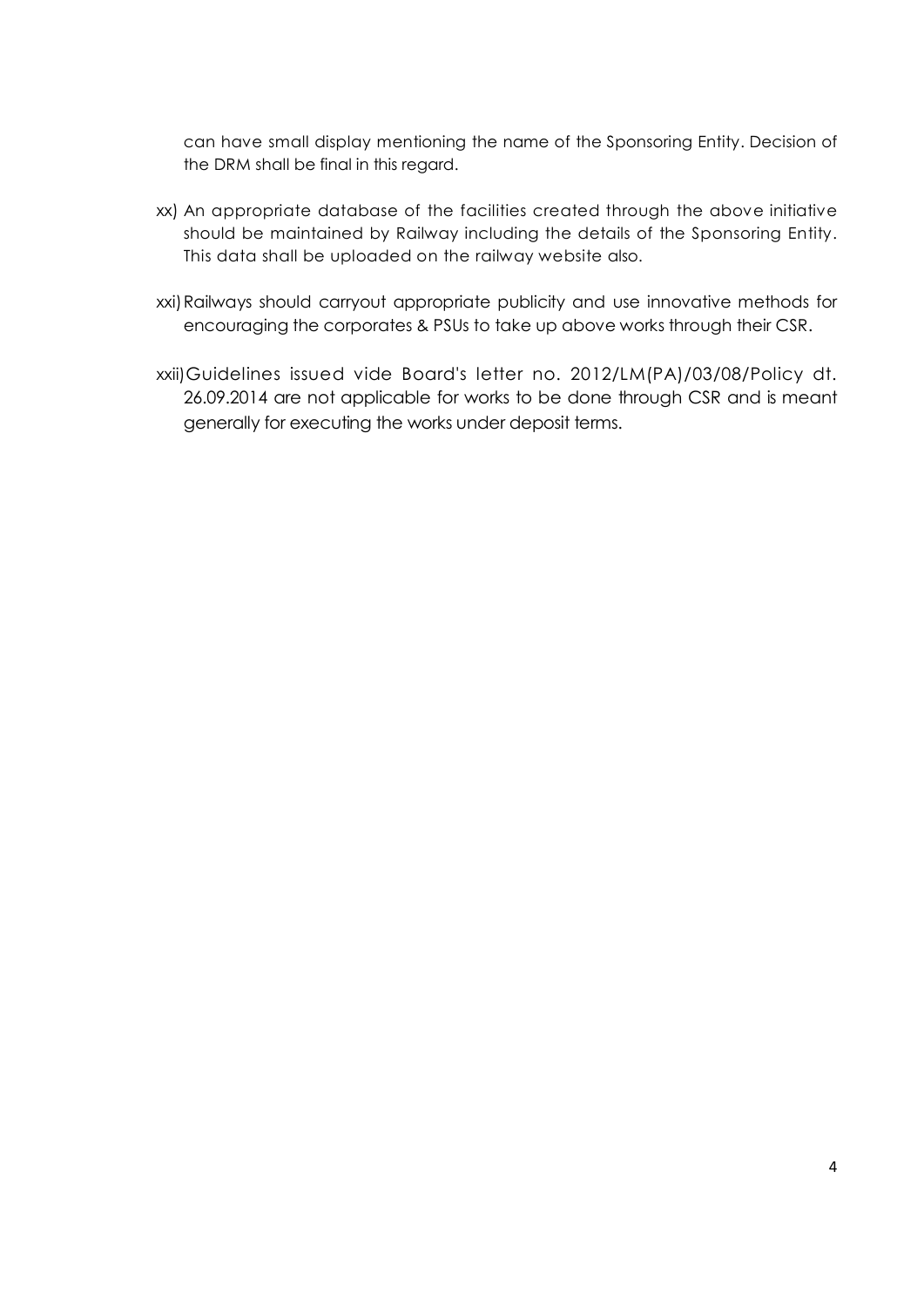## **List of works/activities that can be taken up under CSR**

(Ref: R.B. Letter No. 2015/EnHM/06/06 dated 03.02.2016)

### **1. Environment sustainability works-**

- i) Water conservation works i.e. Rain Water Harvesting, Water recycling plant etc.
- ii) Sewage treatment plant and Effluent Treatment plant (excludes ETPs in Production Units/Workshops, which have to be provided as part of mandatory requirements).
- iii) Solid waste management solutions e.g. waste to compost, waste to energy plants etc.
- iv) Eco-friendly faecal treatment/disposal arrangements.
- v) Solar energy plants including PV modules for off-grid applications e.g. for hospitals, stations, office building, colonies, LC gates, signaling equipments etc. It includes supply of standalone solar lighting system.
- vi) Energy efficient fixtures and equipment. It includes supply on standalone basis.
- vii) Wind energy plants
- viii) Afforestation including development of green areas.
- ix) Use of Green Building features in built up space to be constructed/renovated etc.
- x) Water efficient fixtures.
- xi) Protection and/or improvement of water bodies in railway land which helps in recharging the aquifer.
- xii) Measures for natural air-conditioning of the building including geo-thermal cooling/heating.

#### **2. Sanitation and cleanliness of the station-**

- i) Construction/renovation of toilets with or without O&M.
- ii) End to End sanitation/cleanliness of station premises.
- iii) Supply of sanitation enabling products vis. Dustbins, Waste transport trolley, cleaning machines etc.
- iv) Infrastructure for faecal and waste disposal & treatment.
- v) Cleanliness awareness campaigns & actions through innovative communication strategies.

#### **3. Passenger Amenities at station-**

- i) Drinking water facilities including water coolers. It includes supply of RO plants & other filtration arrangements. (RO filtration method to be used only where technically other filtration arrangements are not workable)
- ii) Barrier free access for physically challenged persons viz. Lift, Escalators, FOBs (ramp type), Battery Operated cars etc.
- **Note-** The supplied items should be as per approved specifications. Such supplied facilities may be utilized /operated by railways or operated by Sponsoring Entity wherever permitted.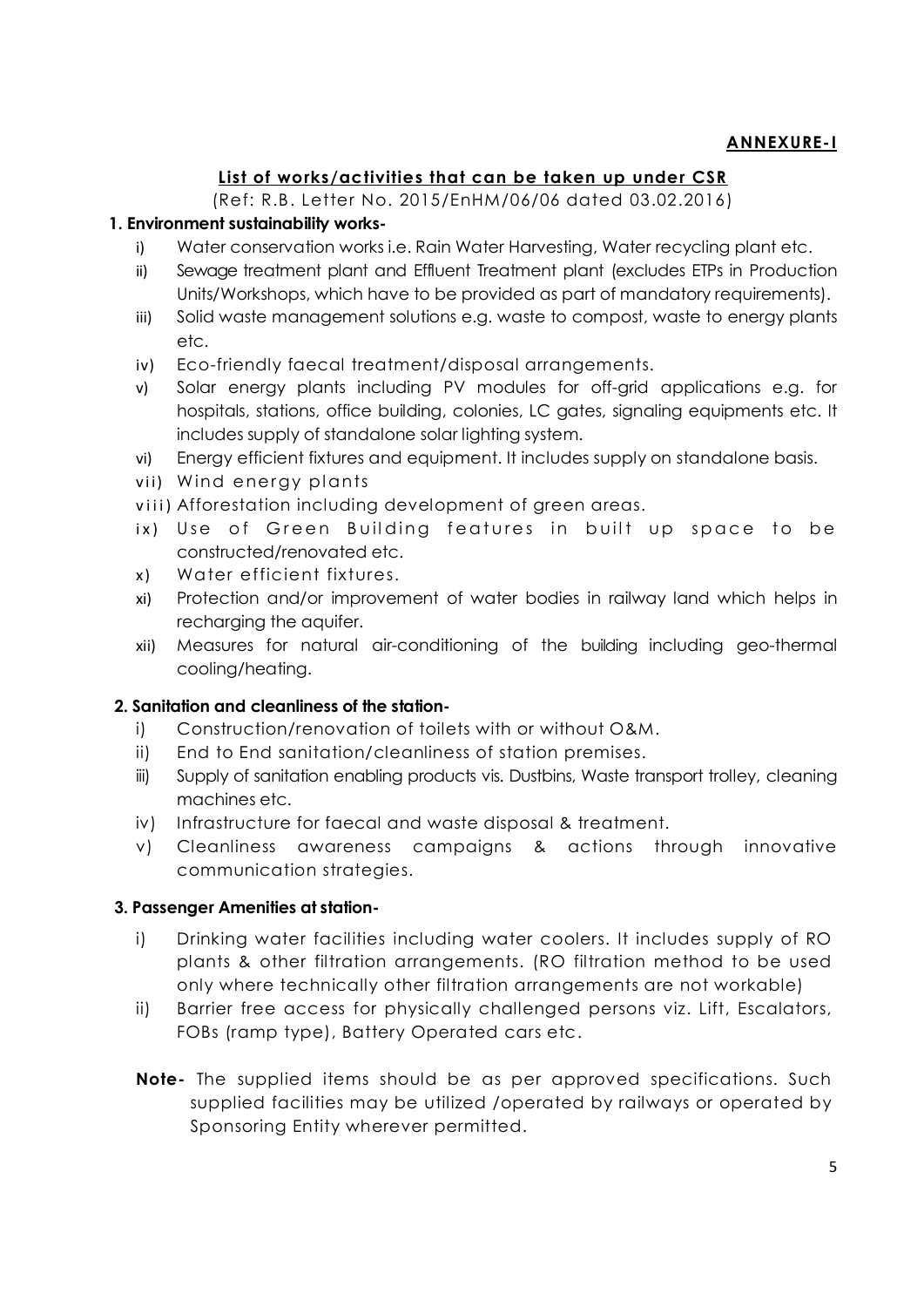Corporate/PSUs interested in investing as per the above guidelines may contact the following nodal officers of respective divisions:

| <b>DIVISION</b> | <b>NODAL OFFICER</b> | <b>CONTACT NUMBER</b> |
|-----------------|----------------------|-----------------------|
| ALLAHABAD       | ADRM                 | 0532-2408106          |
| <b>JHANSI</b>   | ADRM                 | 0551-2449417          |
| <b>AGRA</b>     | ADRM                 | 0562-2420979          |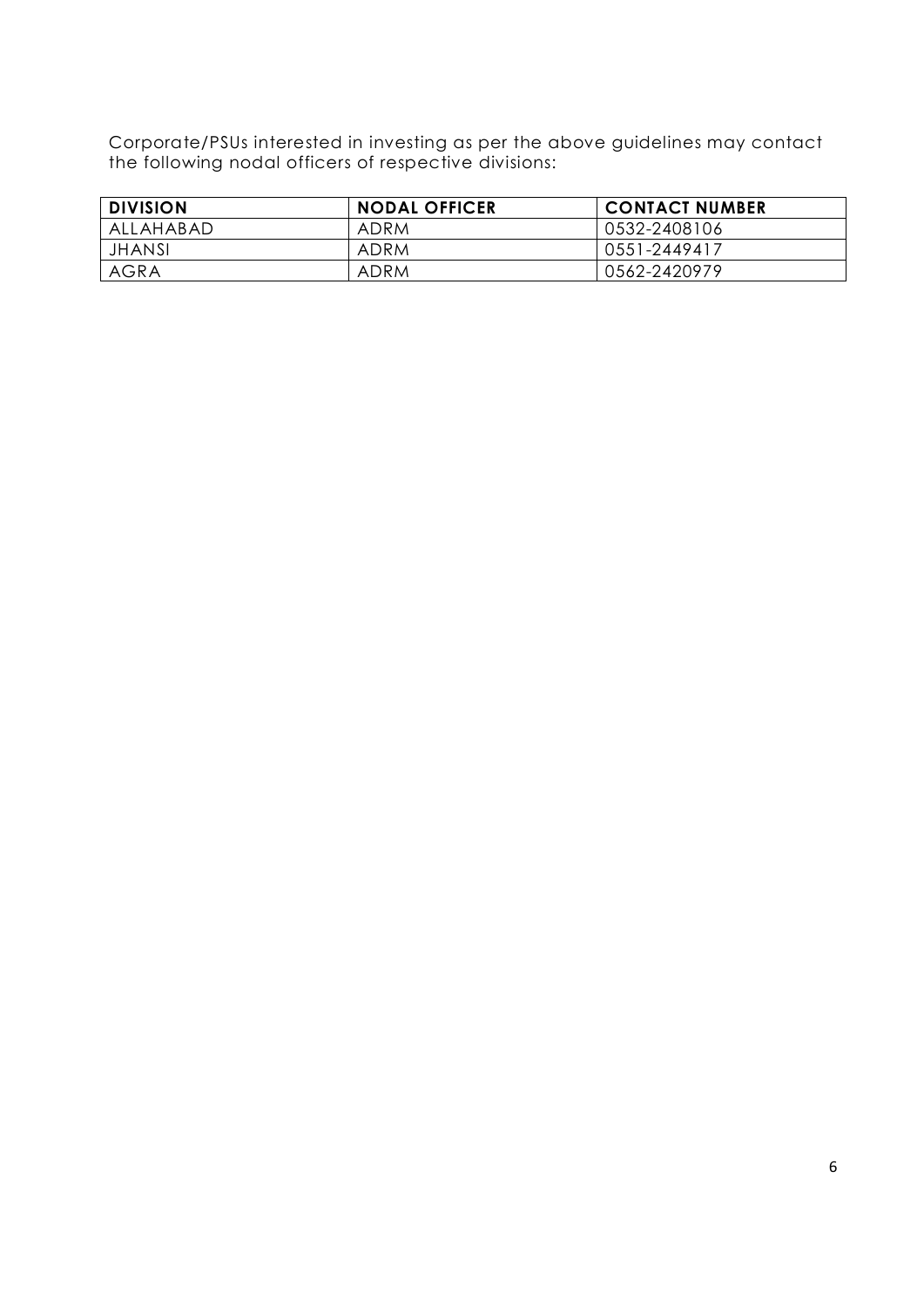# **Annexure-II**

# **List of Works and Activities that can be taken up under CSR in NCR**

| SN   | Item                                                                                                                                                                                                                                                                    | Div        | <b>Proposed Works</b>                                                                                                                                                                                                                                                   | Approx. Cost<br>(in $\bar{z}$ )               |  |
|------|-------------------------------------------------------------------------------------------------------------------------------------------------------------------------------------------------------------------------------------------------------------------------|------------|-------------------------------------------------------------------------------------------------------------------------------------------------------------------------------------------------------------------------------------------------------------------------|-----------------------------------------------|--|
| 1.   | <b>Environmental Sustainability works:-</b>                                                                                                                                                                                                                             |            |                                                                                                                                                                                                                                                                         |                                               |  |
| i)   | Water conservation works<br>i.e. Rain Water Harvesting,<br>Water recycling plant etc.                                                                                                                                                                                   | <b>ALD</b> | Any major station of ALD division as per<br>choice of sponsoring agency such as<br>ALD, CNB, ALJN, TDL, MZP, BDL etc.<br>Water recycling plant ofsuitable<br>capacity @ 1.4 Crores for plant capacity<br>of 1 million Lt. per day at ALD, CNB, ALJN,<br>TDL, MZP & BDL. | 20 lacs each<br>140 lacs each                 |  |
|      |                                                                                                                                                                                                                                                                         | <b>JHS</b> | Water recycling plant at Jhansi and<br>Gwalior @ 150 lacs each.<br>Rain water harvesting at JHS and GWL<br>stations, JHS DRM office building & JHS<br>Hospital @40 lacs each.                                                                                           | <b>300 lacs</b><br><b>160 lacs</b>            |  |
|      |                                                                                                                                                                                                                                                                         | <b>AGC</b> | Water recycling plant setup at AF, MTJ<br>Stations @ 1 Crore each.                                                                                                                                                                                                      | 02 Crores                                     |  |
| ii)  | Sewage treatment<br>plant<br>and Effluent Treatment Plant                                                                                                                                                                                                               | <b>JHS</b> | Sewage treatment plant at Jhansi and<br>Gwalior @ 200 lacs each.                                                                                                                                                                                                        | 400 lacs                                      |  |
|      | (excludes ETPs in Production<br>Units/Workshops,<br>which<br>have to be provided as part                                                                                                                                                                                |            | Sewage treatment plant for Railway<br>colonies at Jhansi @ 200 lacs and Gwalior<br>@ 150 lacs.                                                                                                                                                                          | <b>350 lacs</b>                               |  |
|      | mandatory<br>Οf<br>requirements).                                                                                                                                                                                                                                       | <b>AGC</b> | Renovation of drainage connection to<br>civil sewage line at AGC, AF, MTJ stations<br>AGC, MTJ @50 lacs each and AF @ 40 lacs                                                                                                                                           | 140 lacs                                      |  |
| iii) | Solid waste management<br>solutions<br>waste<br>e.g.<br>to<br>compost, waste to energy<br>plants etc.                                                                                                                                                                   | <b>AGC</b> | Municipal solid waste disposal system-Bio<br>Box at AGC, AF, MTJ @ 35 lacs each                                                                                                                                                                                         | <b>105 lacs</b>                               |  |
| iv)  | Solar<br>plants<br>energy<br>including PV modules for off-<br>grid applications e.g for<br>hospitals,<br>stations,<br>office<br>building, colonies, LC gates,<br>signaling equipments etc. It<br>includes<br>supply<br>Οf<br>solar<br>standalone<br>lighting<br>system. | <b>ALD</b> | Solar energy based water pumps for way<br>side stations of CAR-CPU section & SKB-<br>FKD section & any other station not<br>having piped water supply.                                                                                                                  | 25 lacs per<br>boring<br>02 lacs per<br>pumps |  |
|      |                                                                                                                                                                                                                                                                         |            | Solar power plant of 01 KVA with<br>associated wiring etc. for general<br>illumination and fans etc. for way side<br>stations of CAR-CPU section, SKB-FKD<br>section and any other station with limited<br>power supply.                                                | <b>Rs.2 Lacs</b><br>each                      |  |
|      |                                                                                                                                                                                                                                                                         | <b>JHS</b> | Provision of solar power plants of 02 KW<br>capacity at DAA, MKP, SOR, DBA & RRU<br>stations @ 07 lacs each                                                                                                                                                             | 35 lacs                                       |  |
|      |                                                                                                                                                                                                                                                                         | <b>AGC</b> | Solar Panel Installation at Baad, HDL, KSV,<br>FTS, KBP, JAB, ETUE, CHLR. Stations @ 5 lacs<br>each.                                                                                                                                                                    | 40 lacs                                       |  |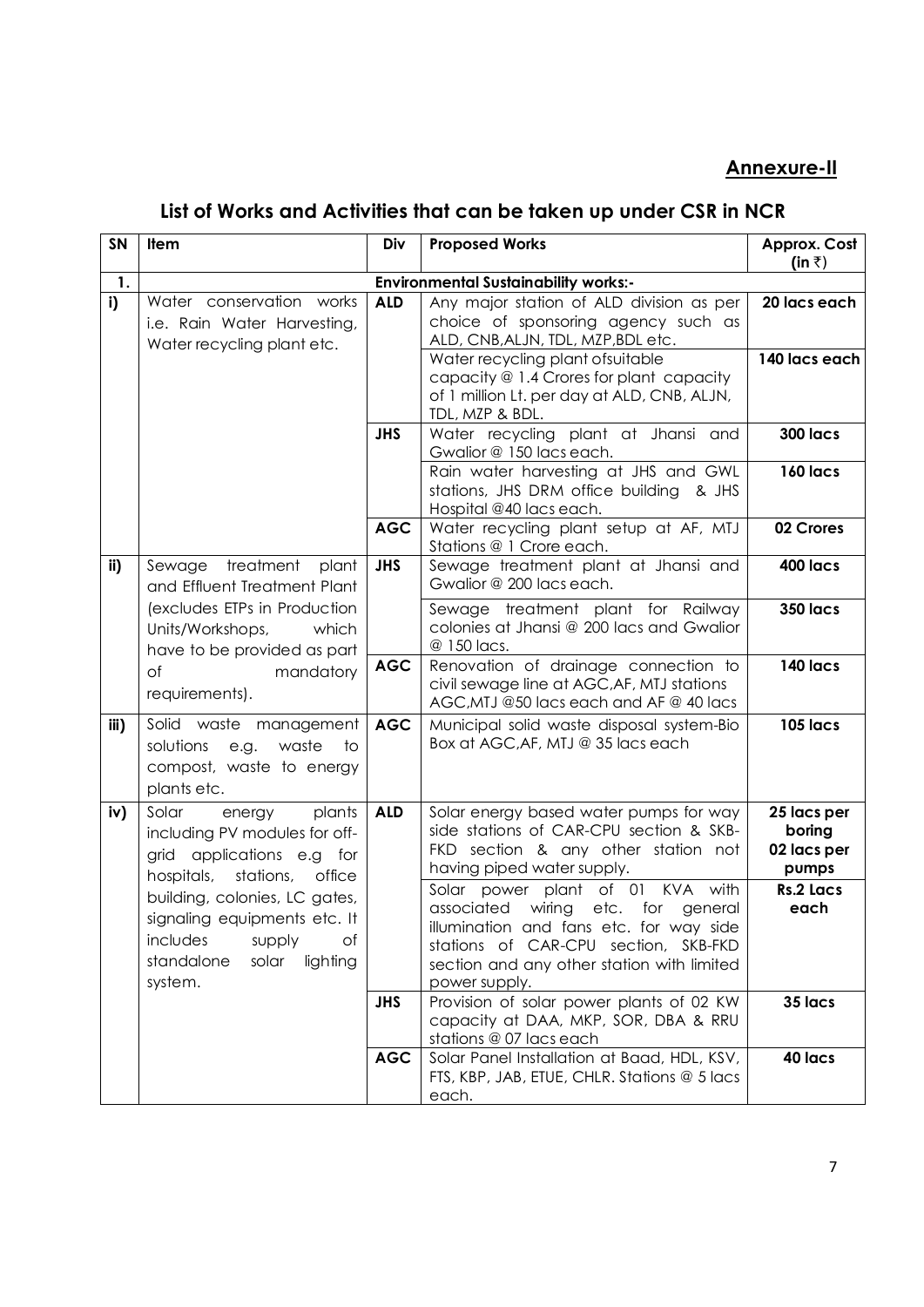| v)    | Energy efficient fixtures and<br>$-11$<br>includes<br>equipment.<br>supply on standalone basis.                    | <b>JHS</b> | Removal of existing light fittings and<br>erection,<br>testing<br>supply<br>and<br>$\mathbf{r}$<br>commissioning of LED lights at MKP @06<br>lacs, RRU @02 lacs, DAA @2.5 lacs, DBA<br>@3.5 lacs, SOR @1.5 lacs. | 15.50 lacs               |
|-------|--------------------------------------------------------------------------------------------------------------------|------------|------------------------------------------------------------------------------------------------------------------------------------------------------------------------------------------------------------------|--------------------------|
| vi)   | Afforestation<br>including<br>development<br>Оf<br>green<br>areas.                                                 | <b>ALD</b> | in the<br>Maintenance of gardens<br>circulating area at any station of ALD<br>division.                                                                                                                          | 0.5 lacs each            |
|       |                                                                                                                    | <b>AGC</b> | Boundary wall and plantation/developing<br>green patches near approaches at<br>AGC, AF.<br>AGC @ 02 Cr. and AF @ 1Cr.                                                                                            | 03 Crores                |
| vii)  | of<br>Use<br>Green<br><b>Building</b><br>features in built up space to<br>be constructed/renovated<br>etc.         | <b>JHS</b> | Use of green building features for model<br>running room at JHS.                                                                                                                                                 | 20 lacs                  |
| viii) | Protection<br>and/or<br>improvement<br>of<br>water<br>bodies in railway land which                                 | <b>JHS</b> | Protection/upgradation of water bodies<br>at MKP                                                                                                                                                                 | 20 lacs                  |
|       | helps in<br>recharging<br>the<br>aquifer.                                                                          |            | Protection/upgradation of water bodies<br>at JHS (Garia Dam)                                                                                                                                                     | 40 lacs                  |
| 2.    | Sanitation and cleanliness of the station:-                                                                        |            |                                                                                                                                                                                                                  |                          |
| i)    | Construction/renovation of<br>toilets with or without O&M.                                                         | <b>ALD</b> | Provision of toilets on PFs at any station of<br>ALD division.                                                                                                                                                   | 2.5 lacs per<br>toilet.  |
|       |                                                                                                                    | <b>JHS</b> | Renovation/construction of toilets<br>at<br>various A1 (@ 10 lacsX 2 stations), A(@ 5<br>lacsX 4 stations) &B (@ 5 lacsX 6 stations)<br>category stations of JHS division on pay<br>and use basis.               | 70 lacs                  |
|       |                                                                                                                    | <b>AGC</b> | Construction/renovation of toilets with or<br>without O&M. at Baad, HDL, KSV, FTS, KBP,<br>JAB, ETUE, CHLR stations @ 4 lacs each                                                                                | 32 lacs                  |
| ii)   | End to End<br>sanitation/cleanliness of<br>station premises.                                                       | <b>AGC</b> | End to end sanitation/ cleanliness of<br>station premises. at Baad, HDL, KSV, FTS,<br>KBP, JAB, ETUE, CHLR stations @ 5 lacs<br>each.                                                                            | 40 lacs                  |
| iii)  | Supply of sanitation<br>enabling products vis.<br>Dustbins, Waste transport<br>trolley, cleaning machines          | <b>ALD</b> | Provision of stainless steel dustbins with<br>stand on station PFs at any station of ALD<br>Division.                                                                                                            | .06 lacs per<br>dustbin. |
|       | etc.                                                                                                               | <b>AGC</b> | Supply of sanitation enabling products vis.<br>Dustbins, Waste transport trolley, cleaning<br>machines etc. at Baad, HDL, KSV, FTS, KBP,<br>JAB, ETUE, CHLR stations @ 2lacs each.                               | 16 lacs                  |
| 3.    | <b>Passenger Amenities at station:</b>                                                                             |            |                                                                                                                                                                                                                  |                          |
| i)    | facilities<br>Drinking<br>water<br>including water coolers. It                                                     | <b>ALD</b> | Any station of ALD division as per choice<br>of sponsoring agency.                                                                                                                                               | 0.7 lacs each.           |
|       | includes supply of RO plants<br>other<br>filtration<br>&<br>arrangements. (RO filtration<br>method to be used only | <b>JHS</b> | Provision of Industrial RO with water cooler<br>at JHS & GWL stations<br>@ 12 lacs each<br>and LAR, BAB, DAA, DBA and ORAI<br>stations @ 5 lacs each.                                                            | 49 lacs                  |